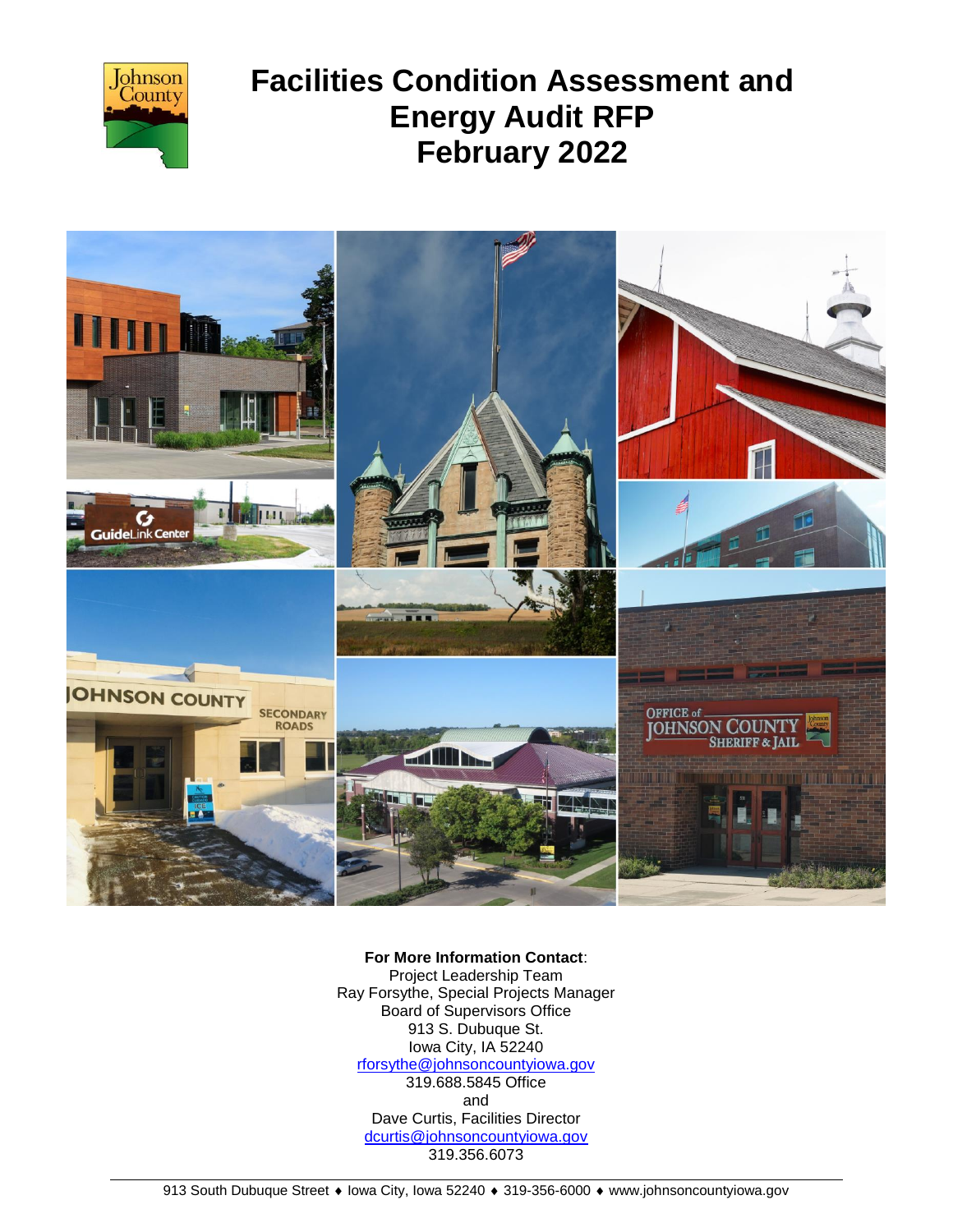

Johnson County, IA will accept proposals from qualified firms interested in providing a countywide facilities condition assessment.

#### **Project Overview**

Johnson County is soliciting proposals to conduct detailed facility condition assessment (FCA) and analysis of its facilities, grounds, and miscellaneous structures on county owned properties, identification of current facility condition and energy conservation deficiencies, recommendation corrections for deficiencies, cost estimates for corrections, and forecasting future capital renewal cost. A list of properties to be assessed is included with this RFP.

Johnson County seeks to understand (1) the general condition of all buildings and major components; (2) the annual operation and maintenance costs for each building; and (3) the timing and cost of future building component maintenance and replacement.

## **Project Objectives**

- A. To review, update the existing inventory or modify systems, equipment, and infrastructure assets;
- B. To determine where, when, why and how energy is used by facilities and to identify opportunities to improve efficiency.
- C. To identify and calculate estimates for projects;
- D. To rank and prioritize all projects by priority and anticipated life cycle;
- E. To estimate the cost of and provide the list of required equipment and facilities maintenance for each building;
- F. To enhance facility planning capabilities by addressing the highest priority needs and future needs;
- G. To provide recommendations for improving facilities with the goal of 10 year capital asset budgeting, establishing a facility condition baseline for goal setting, and progress tracking.
- H. To seek expertise in potential historic facility renovations and the feasibility of those necessary upgrades to meet current space requirements.

#### **Scope of Work**

Perform detailed inspections and assessments of facilities as specified by architectural, engineering, or other equivalent professionals such as building surveyor, to produce an accurate analysis that identifies visible and discernable components and elements requiring maintenance or other planned action. The firm must demonstrate familiarity with applicable federal, state and local codes and must include a professional cost estimator with similar work experience, local knowledge of cost rates in the area, and expertise in historic renovations. The assessment will include existing facilities at 17 sites that occupy an estimated 593,629 sf which includes a 2 level parking deck with 45,230 sf/level. Several sites have multiple buildings. An attachment to this RFP is the 2022 Johnson County Site and Building List. The County does not have an official list of sites and buildings. This list has been compiled by County Staff and includes sites, buildings and known information.

The facility condition assessment will consist of the following phases:

| Phase I  | <b>Facility Assessment Planning</b>                 |
|----------|-----------------------------------------------------|
| Phase II | On-Site Facility Condition Assessment, Energy Audit |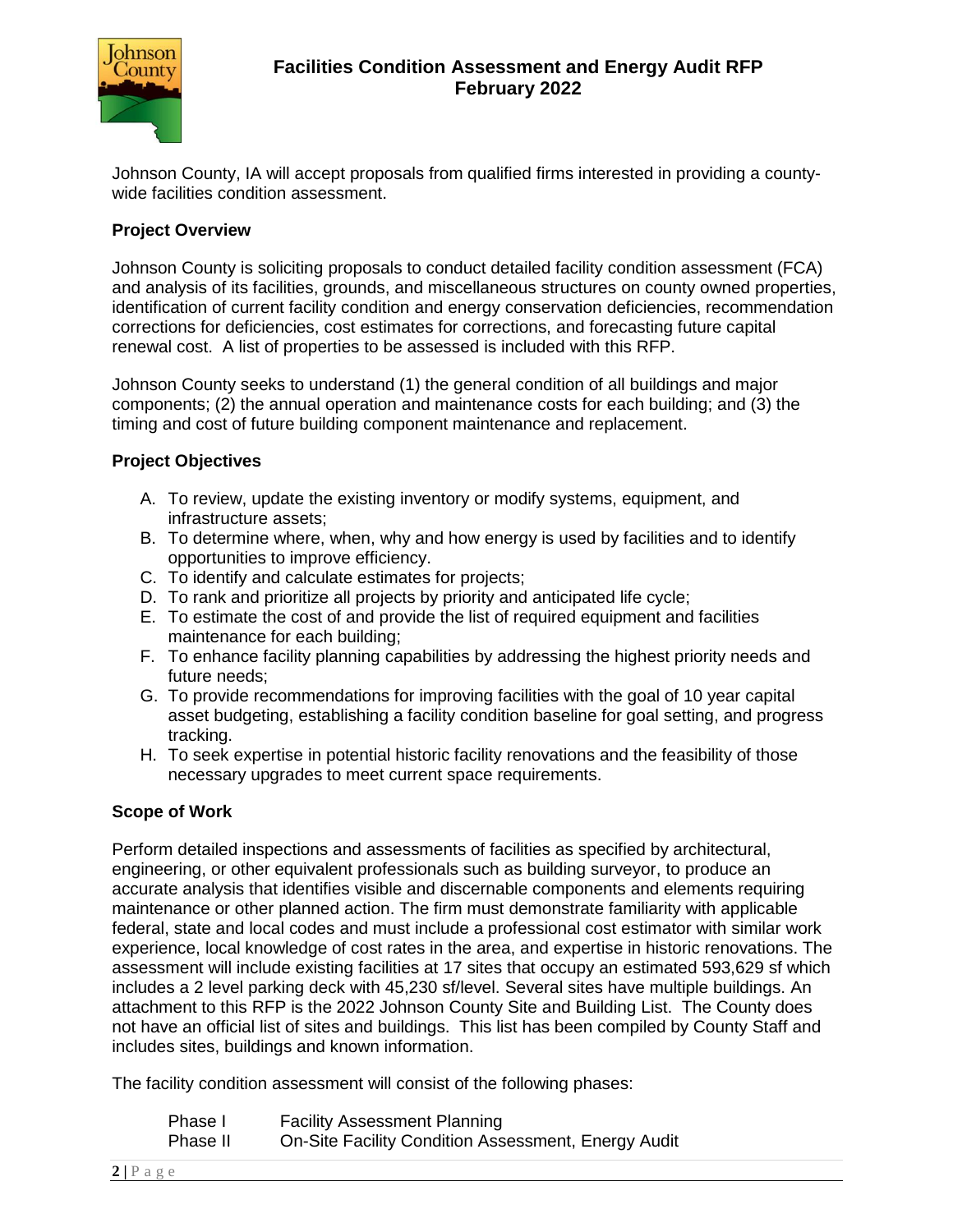

| Phase III | Analysis of Facility Conditions Assessment and Energy Audits             |
|-----------|--------------------------------------------------------------------------|
| Phase IV  | <b>Facility Condition Assessment and Energy Audit Report Preparation</b> |
| Phase V   | Preparation and Presentation of Strategic Plan                           |

#### **A. Phase I. Facility Assessment Planning**

Review current asset information and establish an access protocol and scheduling. The contractor will provide a project memorandum for review and approval by the Project Leadership Team which briefly explains the purpose for the assessment, what is to be included in the assessment, and a proposed schedule.

#### **B. Phase II. On Site Facility Condition Assessment and Energy Audit**

Conduct a detailed on-site condition assessment for each facility and infrastructure in the County's portfolio. The assessment should be structured and include all necessary information to assign an industry standard building system classification. For purposes of this RFP. The facility condition index (FCI) should be calculated as follows:

#### FCI= Maintenance, Repair, and Replacement Deficiencies of the Facility (-ies) Current Replacement Value of the Facility (-ies)

The on-site assessment will include entering accessible crawl spaces and attic spaces. The onsite assessment will be performed using both component-level and system-level inspection methods. The assessment team will evaluate each asset to determine whether sufficient evidence is available to warrant complete replacement of the system, or if repairing only portions of the system is preferable or more cost effective.

The following minimum assessments will be accomplished:

- A. Energy Audit should be completed on each applicable facility (outline of scope is listed below).\*
- B. Identify all maintenance, repair, and replacement requirements including recommendations from the energy audit to enhance operations.
- C. Assess real plant property such as buildings, structures, and utilities and their integral components/systems. Copies of the building floor plans and maintenance history records when available will be assessable to the contractor.
- D. Perform a thorough visual assessment of all architectural, civil/structural, mechanical, electrical, fire, plumbing, and sewer components/systems of each facility. The specific in depth work identified and recommended is not included in the initial scope of work, but may be added to the scope of work at additional cost agreeable to the county.
- E. Identify and immediately report to the Facilities Director, components or situations that are considered urgent (endangering life and/property).
- F. The facility condition assessment will focus on the following property elements:
	- Building Substructure foundations, basements, tunnels
	- Building Envelope roof, exterior siding, curtain wall windows, exterior doors
	- Interior Construction walls, doors, flooring, visible structural components, ceilings and ceiling systems
	- Interior Finishes Flooring
	- Lighting Safety
	- Health/Fire/Life Safety Systems including emergency egress lighting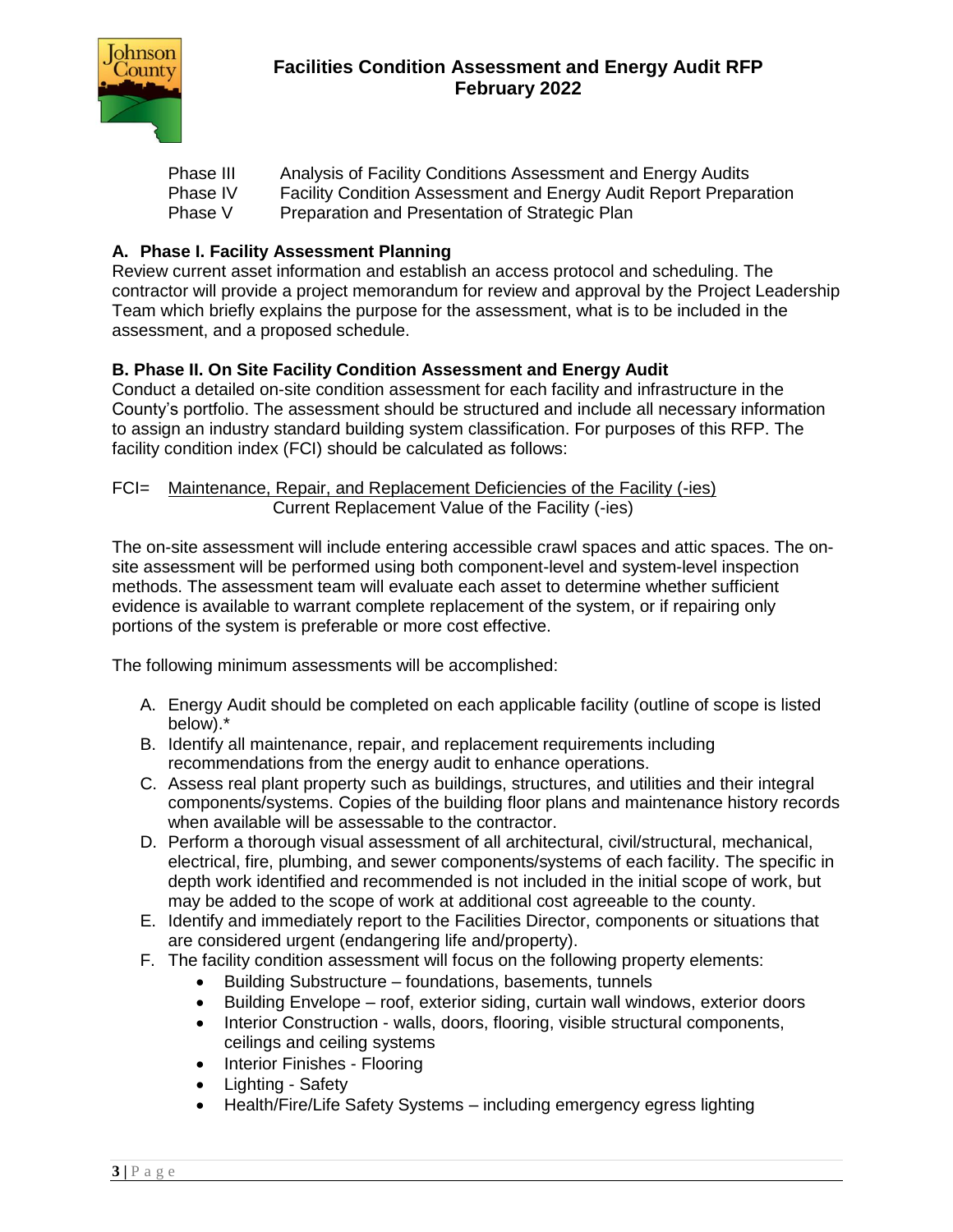

- Disabled Accessibility ADA requirements. Johnson County facilitated a comprehensive accessibility evaluation which was completed in 2019 by the WT Group. Individual reports are included in this RFP package.
- Heating, Ventilation, and Air Conditioning including recommended ventilation levels to address airborne virus
- Solar Arrays located at various facilities
- Green Roof (Ambulance Service and Medical Examiner Facility)
- Plumbing Systems
- Building Electrical and Service Distribution
- Site Electrical and Service Distribution
- Fire Suppression
- Special Electrical Systems and Emergency Power
- Roadways, parking lots, sidewalks, and exterior lighting
- Water (not irrigation), sanitary, and storm sewers
- Security Systems
- Control Systems

Maintainable equipment includes but is not limited to the following types of items:

Building and HVAC Controls, Boilers, Chillers, Cooling Towers, Ducts, Lighting, Package HVAC Units, Major Exhaust Equipment, Hot Water Heaters, Air Handling Units and Controls, Commercial Overhead Doors/Sliders, Security Alarm Systems and Duress Equipment, Compressors/Refrigeration, Fire Alarms and Pumps, Pumps, Electrical Service Equipment, Elevators and lifts, and Solar Arrays

\*The Energy Audit should include the following:

- A detailed building survey of systems and operations
- Breakdown of energy source and end use
- Identification of energy-efficiency measures (EEMs) for each energy system
- Range of savings and costs for the EEMs
- Spotlight on operational discrepancies
- Outlining priorities for limited resources, next steps, and identification of EEMs requiring more thorough data collection and analysis
- Cost/savings analysis of potential energy and water savings opportunities

# **C. Phase III Analysis of Facility Condition Assessment**

The contractor shall evaluate, analyze, and provide projections for the following areas:

- 1. Recommend upgrades and improvements where applicable, considering efficiency and environmental improvements.
- 2. Identify and report all civil, structural, roof, mechanical, electrical deficiencies, and recommended upgrades and/ improvements.
- 3. Deficiency costs summarized by building system across facilities.
- 4. Deficiency costs summarized by priority across all facilities.
- 5. Deficiency costs summarized by category type across facilities.
- 6. Calculation of the Facility Condition Index (FCI) for each facility.
- 7. The contractor shall develop a ten-year expenditure plan, which is a schedule of all capital expenditures and actions required to maintain and repair facilities, including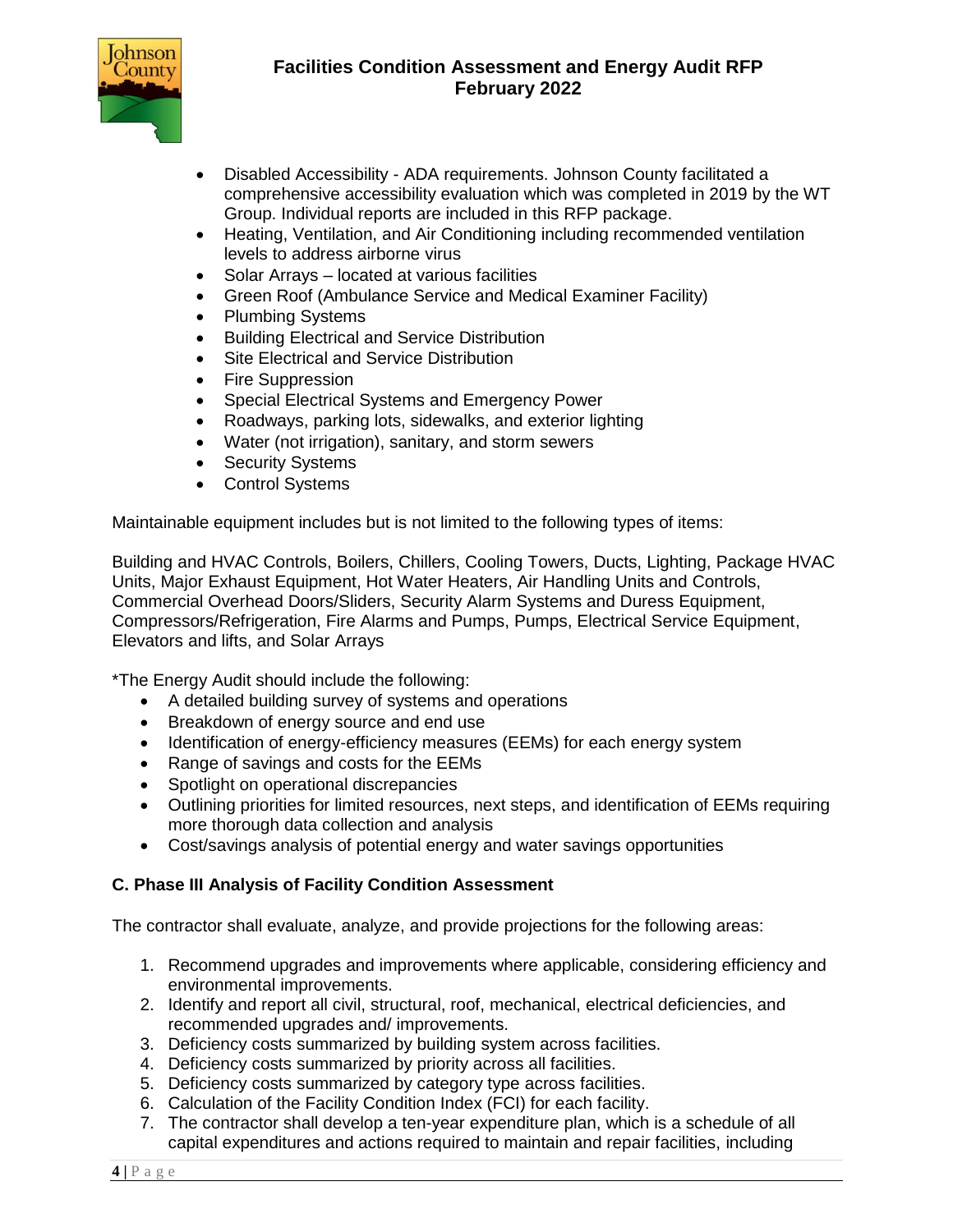

projects developed during the analysis of facility condition information, unconstrained by available funding limitations.

- 8. The contractor's analysis will include the calculation of the facility condition index (FCI) for each building under the County's jurisdiction. A FCI will provide a simple measure of the relative condition of a facility. The FCI is the ratio of the deficiencies (regular and deferred maintenance, repair, and replacement cost) to the current replacement value.
- 9. The contractor shall utilize life cycle analysis for component renewal and propose to the Project Leadership Team for review of the standards proposed to develop component renewal costs. Building components will be evaluated based on their individual life cycles, determined by an evaluation of the age. The renewal cost for the components will be computed and identified by renewal year. The contractor will report the life cycle costs at the component-level, building-level, and will provide a total for the Counties portfolio.

#### **Deficiency Priorities**

Each deficiency and project shall include the following decision-making classifications prioritizing each action according to the critical need and classification type:

#### **Priority 1 Currently Critical**

Conditions in this category require immediate action to:

- Correct a cited safety hazard
- Stop accelerated deterioration
- Return a facility or equipment to operational status

#### **Priority 2 Potentially Critical**

Conditions in this category, if not corrected expeditiously, could deteriorate to priority 1 critical within a year. Situations within this category include:

- Intermittent operations
- Rapid deterioration
- Potential life safety hazards

#### **Priority 3 Necessary, Not Yet Critical**

Conditions in this category require appropriate attention to preclude deterioration or potential downtime and the associated damage or higher costs if deferred further.

#### **Priority 4 Recommended**

Conditions in this category include items that represent a sensible improvement to existing conditions. These are not required for the most basic function of the facility.

#### **Priority 5 Appearance**

Conditions in this category include finishes that have deteriorated and are required to maintain the required aesthetic standards.

#### **Priority 6 Does Not Meet Current Codes/Standards**

Conditions in this category include items that do not conform to existing codes, but are grandfathered (i.e. legal nonconformities) under regulations of the jurisdiction in which the facility is located. No action is required at this time, but should substantial work be undertaken in contiguous areas, certain existing conditions may require correction to comply with current code standards.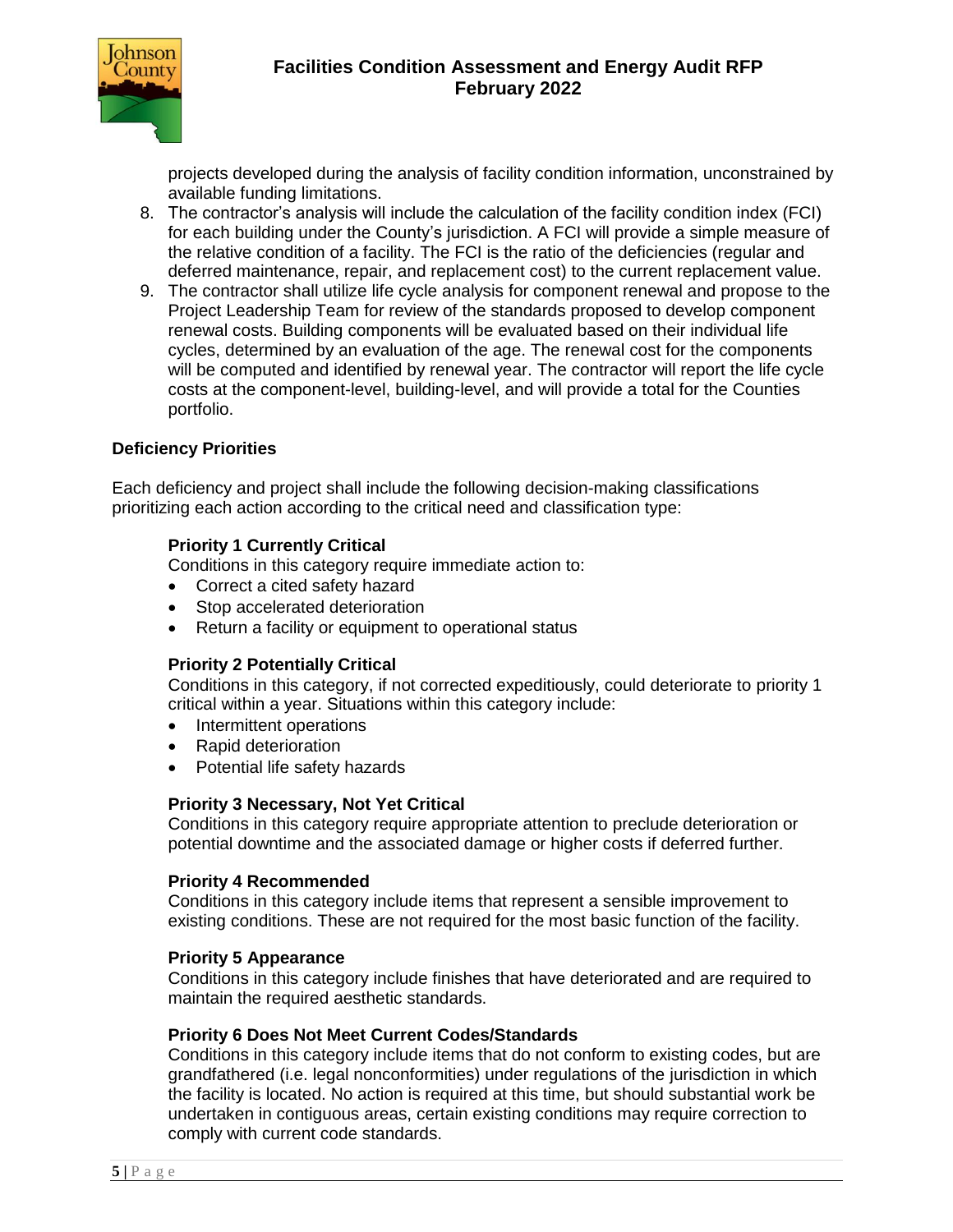

## **Capital Requirements Classification Categories**

Each deficiency identified in the field assessment shall be classified in the following manner:

#### **Category 1 – Security**

When a system requires replacement due to a security risk or requirement.

#### **Category 2 - Scheduled Maintenance**

Maintenance that is planned and performed on a routine basis to preserve the condition.

#### **Category 3 - Deferred Maintenance**

Maintenance that was not performed when it was scheduled or is past the useful lifetime of the item resulting in immediate repair or replacement.

#### **Category 4 - Capital Renewal**

Planned replacement of building systems that have reached the end of useful life.

#### **Category 5 - Energy & Sustainability**

When the repair or replacement of equipment or systems are recommended to improve energy and sustainability performance.

#### **D. Phase IV Facility Condition Assessment Report**

Using the data collected during the on-site facility condition assessment and analysis phase, the contractor shall provide a separate comprehensive condition assessment report for each facility.

The reports shall contain the following minimum information:

- I. Facility Inventory with summarized information.
- II. Capital requirement costs summarized by building systems.
- III. Capital requirement costs summarized by priority across facilities.
- IV. Capital Requirement costs summarized by category type across facilities.
- V. Calculation of the Facility Condition Index (FCI) for each facility.
- VI. Multi-year annual expenditure forecast for each facility.<br>VII. Detailed description of building assets and equipment d
- Detailed description of building assets and equipment detailing the observed condition and deficiency cause providing recommendations to correct the deficiency.
- VIII. List of the information provided and collected such as equipment type, manufacturer, etc.
- IX. Digital photographs for each piece of equipment recommended for action. Interior photographs will be used to document critical or unusual conditions. Photographs will be used to explain and / or justify the prioritization of corrective actions.
- X. A schedule of annual forecast expenditures itemizing each deficiency against each asset classification of the total cost for the actions required to correct the deficiencies for each facility by building system.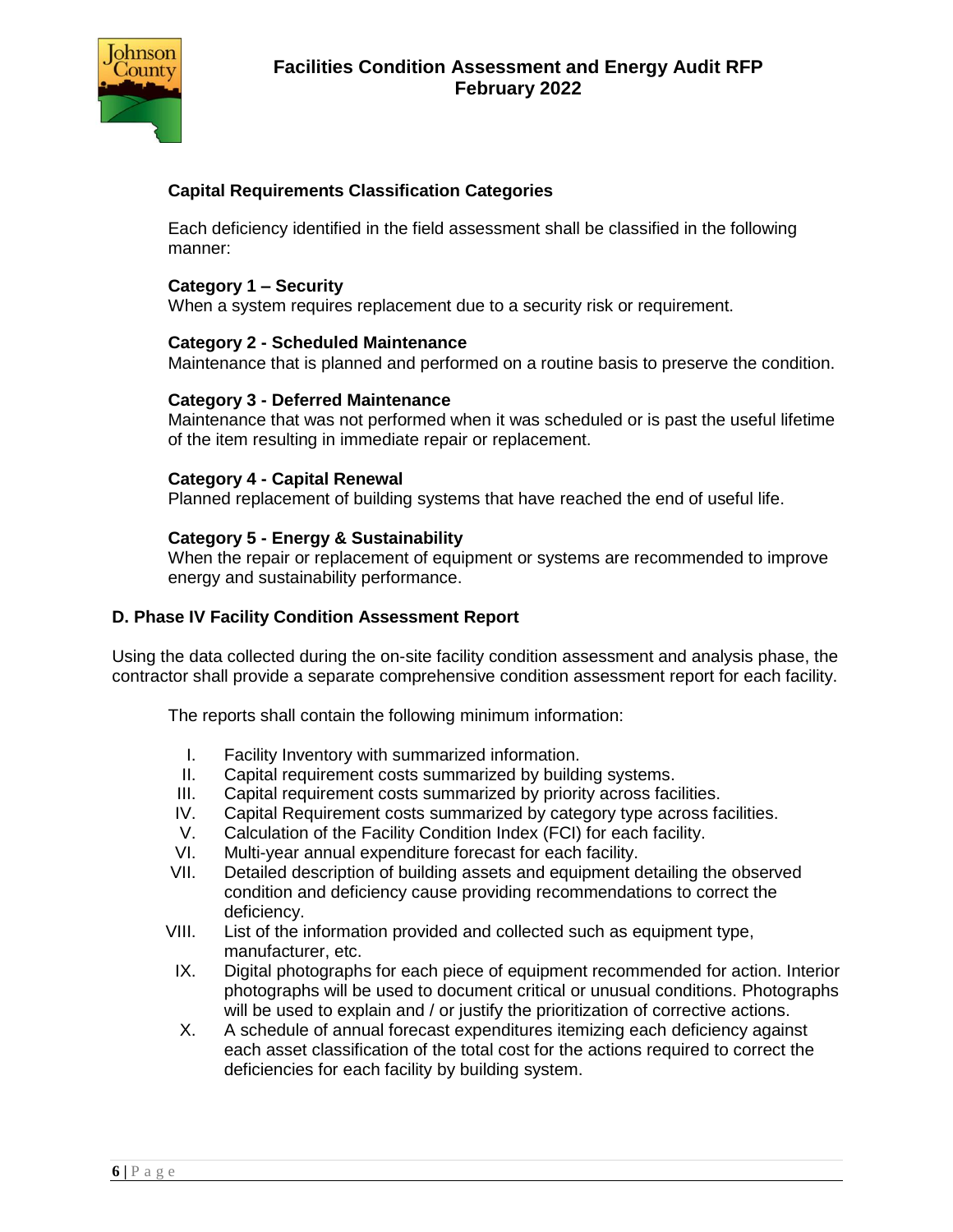

# **E. Phase V Preparation and Presentation of Strategic Plan**

The contractor shall present the assessment findings through reports, graphs, and charts to provide a visual representation of the condition assessment data. The material prepared shall be clear, detailed, and sufficient to reflect the scope of the funding needs. The contractor shall use the data collected in partnership with the energy audit findings to make up to five presentations as requested. It is anticipated that presentations be developed utilizing the five (5) Capital Requirements Classification Categories identified in Section C above.

#### Contract Term

The contract term will be effective upon the date of contract execution and be completed no later than one year or until final acceptance of the work by the Board of Supervisors.

#### **Scheduling**

Johnson County intends to complete assessments of as many buildings as possible during the 2022 calendar year. It is understood that all buildings may not be completed within the timing and budget available.

#### **Project RFP Schedule**

The following is the schedule for the proposal submission and selection process (deadlines are end-of-day Central Time (CT) unless otherwise indicated):

| Date RFP issued                                       | March 25, 2022    |
|-------------------------------------------------------|-------------------|
| Deadline for firms to submit questions                | April 11, 2022    |
| Answers posted to questions                           | April 18, 2022    |
| Proposals submittal deadline 4:30 p.m. CT May 2, 2022 |                   |
| Interviews (if necessary)                             | May 16 - 20, 2022 |
| Recommendation to Board of Supervisors May 25, 2022   |                   |

#### **RFQ Questions**

- Questions shall be submitted to rforsythe@johnsoncountyiowa.gov no later than 12:00 pm, April 11, 2022. Answers to proposed questions will be posted on the County website no later than April 18, 2022.
- If necessary, an amendment to this RFP will be posted on the County website request for proposals link.

#### **RFP Proposal (Submittal) Requirements**

- 1. **Submission Due Date:** Proposals shall be remitted no later than **4:30 pm on May 2, 2022**. Submissions received after that time will not be considered.
- 2. **Directions for Proposal Submission:**

Interested firms must submit one (1) paper copy and one (1) digital copy (pdf format) to Ray Forsythe, Special Projects Manager, Johnson County Board of Supervisors Office, 913 S. Dubuque St., Iowa City, IA 52240; [rforsythe@johnsoncountyiowa.gov](mailto:rforsythe@johnsoncountyiowa.gov) no later than the date and time noted above. **Submittals shall consist of the following items provided in the following order:**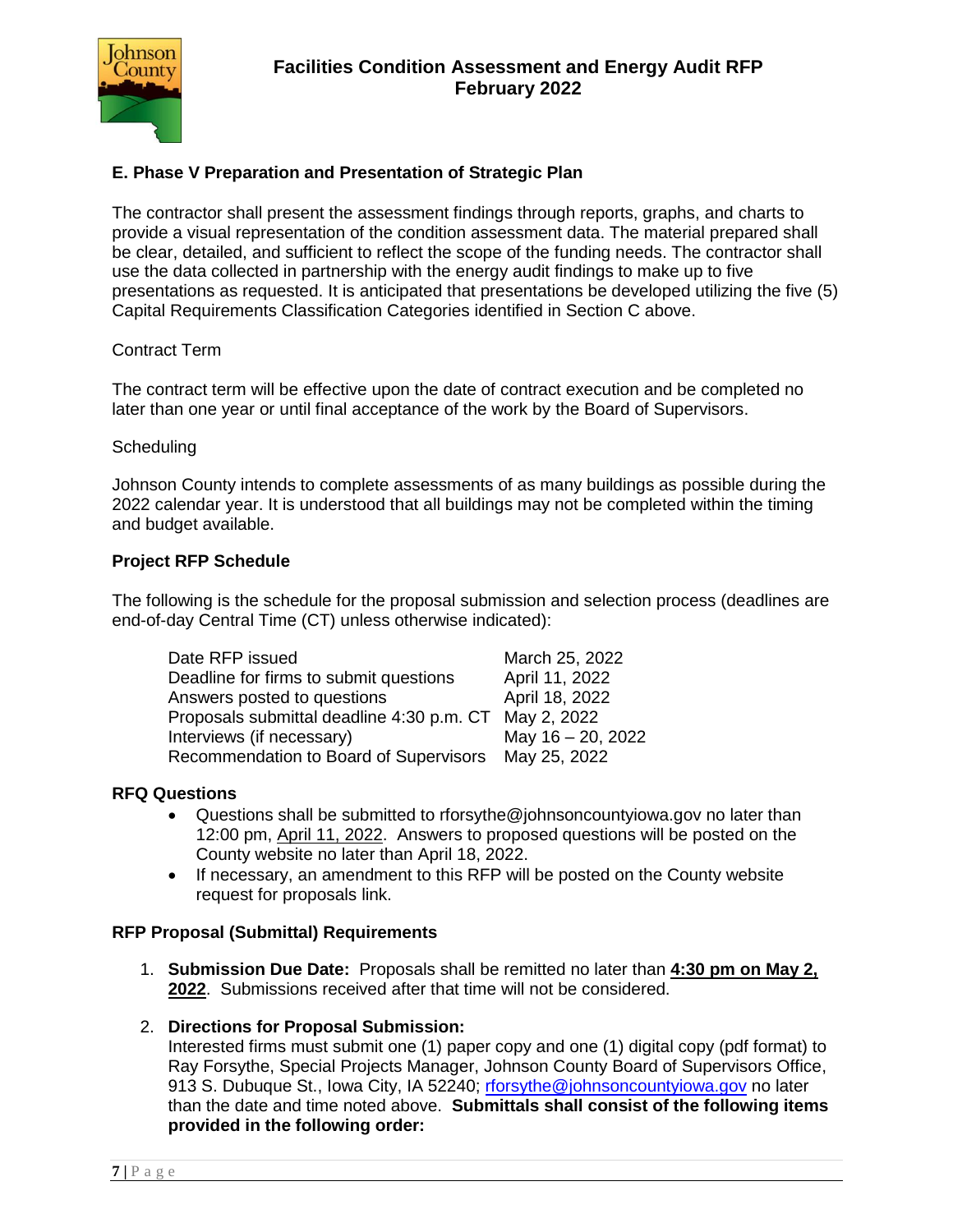

- A. A transmittal letter signed by the appropriate officer of the firm offering the proposal, certifying that the submittal and all information contained therein are accurate, and that the firm does not take exception to contract considerations listed in Johnson County's General Terms and Conditions for Service Contracts/Solicitations attached to the RFP.
- B. A concise and complete description of the work to be performed, specifically addressing the deliverables and the Scope of Work. Including:
	- a. Phase I Facility Assessment Planning
	- b. Phase II On-Site Facility Condition Assessment, Energy Audit
	- c. Phase III Analysis of Facility Conditions Assessment and Energy
	- 1. Audits
	- d. Phase IV Facility Condition Assessment and Energy Audit Report Preparation
	- e. Phase V Preparation and Presentation of Strategic Plan
- C. A detailed work program and time schedule for the completion of all phases of the project, including milestones for periodic review of the work.
- D. A communication plan to report the progress of the data collection and status of the overall project.
- E. A minimum of three (3) client references for similar projects in size and scope successfully completed by the proposing firm or individual within the last five years. Briefly describe each project and for each reference provide up-to-date individual contact name with email and phone number. Sample reports and deliverables of previous similar projects are encouraged.
- F. Information on each of the company/services included in the project team, including a detailed description of the company, its location, and the services performed. Also, include how long the company has been performing those services and the number of people the company employs.
- G. Identify who specifically from the firm and sub-contractors will be working on the project, which portions of the scope of work and deliverables, and describe their capacity.
- H. A fee schedule for the services requested. The proposed fee schedule should include line-by-line details of expenses. Quotation of fees and compensation shall remain firm for a period of at least one (1) year from the proposal submission deadline.
- I. The proposal should include proof that the firm has adequate liability insurance.

#### **Additional Information**

- Women- and minority-owned firms are strongly encouraged to apply.
- Johnson County is currently under contract with two architectural firms who are completing renovation plans/projects at Johnson County facilities. Below is a summary of each project which will impact the work necessary in this RFP.

#### **OPN Architects**:

Johnson Country is working on a renovation project that includes modifications to HHS, ADM, and AME and associated site improvements. This project will be conducted parallel to the Facilities Condition assessment and areas included in the Renovation project shall be excluded from the Assessment scope.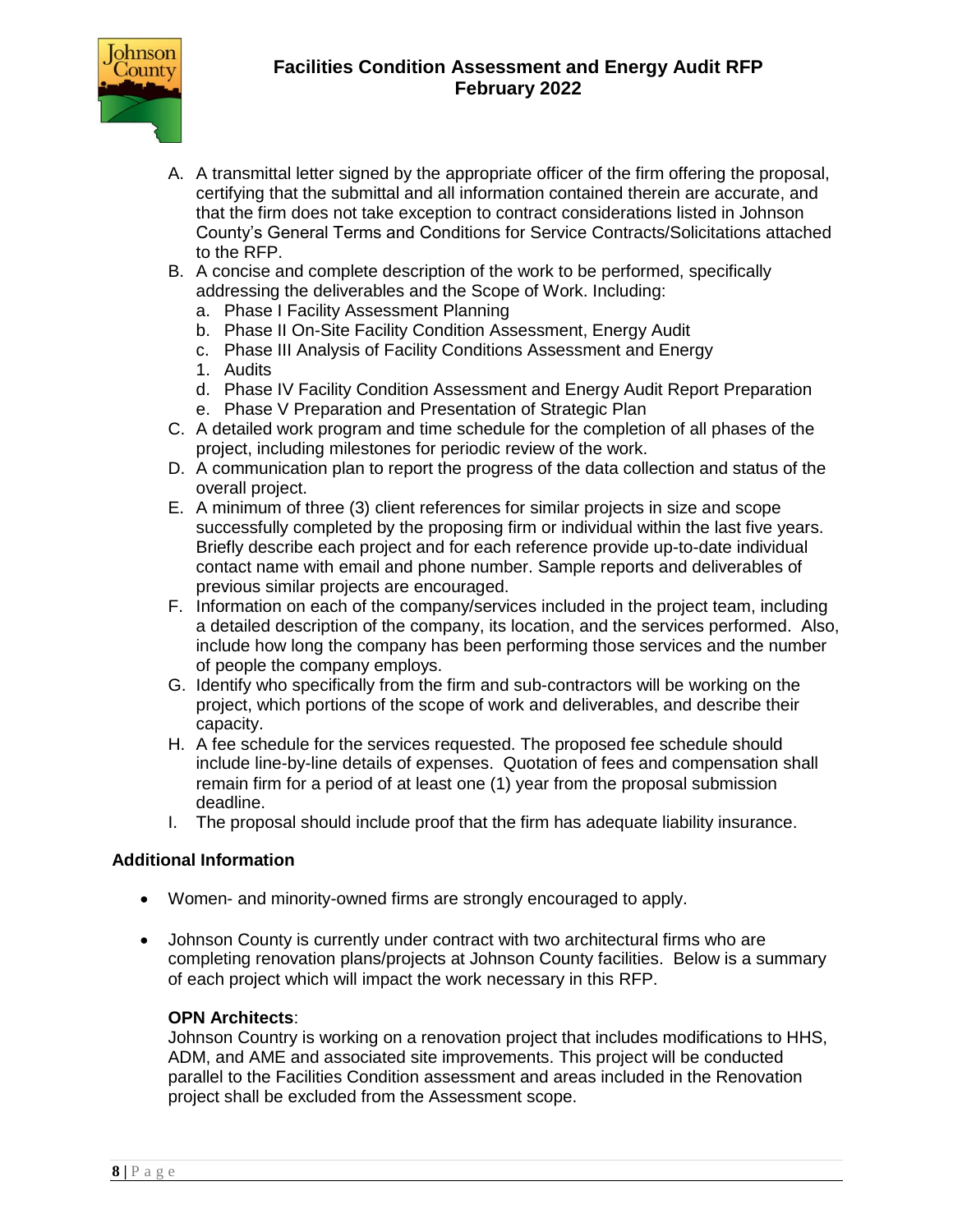

Health and Human Services Building (HHS): The HHS project consists of an interior remodel including reconfiguration of spaces, new finishes, new ceilings, and HVAC modifications to distribution and zoning infrastructure. Exterior improvements at the NW entry include a new vestibule, canopy and plaza. Structural renovations include the addition of a freight elevator within the existing building footprint. Site improvements include ADA upgrades and site modifications to accommodate the renovation design.

Administration Building (ADM): The ADM project consists of an interior remodel including reconfiguration of spaces, new finishes, new ceilings, and HVAC modifications to distribution and zoning infrastructure. Exterior improvements on the north façade include replacing existing windows with larger glazed openings. Site improvements include ADA upgrades and site modifications to accommodate the renovation design.

Ambulance and Medical Examiner Building (AME): The AME project consists of an interior remodel including reconfiguration of spaces, new finishes, new ceilings, and HVAC modifications to distribution and zoning infrastructure on the second floor. Exterior improvements are not anticipated and Site improvements include ADA upgrades and site modifications to accommodate the renovation design.

## **Neumann Monson Architects:**

Johnson County has completed a Master Plan of the Johnson County Courthouse Constructed in 1901, the Courthouse is listed on the National Register of Historic Places. The Study assesses current conditions and presents the proposed masterplan renovations of the Johnson County Courthouse. The assessment included observations of the existing space layouts, structural systems, and mechanical, electrical, plumbing and telecommunications (MEPT) systems, security, signage and wayfinding, and site parking and landscaping. A copy of the Master Plan Report can be found at [https://johnsoncountyiowa.gov/sites/default/files/2021-](https://johnsoncountyiowa.gov/sites/default/files/2021-09/2021%20J.C.%20Courthouse%20Masterplan%20Report.pdf) [09/2021%20J.C.%20Courthouse%20Masterplan%20Report.pdf](https://johnsoncountyiowa.gov/sites/default/files/2021-09/2021%20J.C.%20Courthouse%20Masterplan%20Report.pdf) and should be considered when developing the RFP proposal.

## **Evaluation**

The Special Projects Manager and Facilities Director will evaluate proposals and make a recommendation to the Board of Supervisors. Additional County Staff may be included in the evaluation process.

The County's RFP evaluation team will consider the following items in their review:

- The qualifications of the firm and team members who will work on the project and any subconsultants the firm intends to utilize, including the firm's and sub-consultants' knowledge and experience with government/public organizations and multiple facilities.
- The quality of similar projects that the consultant has completed. Previous experience conducting Facilities Condition Assessments in Johnson County or the State of Iowa is desired.
- Familiarity with federal, state local and other applicable building code.
- The proposed cost of the project and associated fee schedule.
- Location of the firm and any sub-contractors.
- The firm's approach towards the completion of the scope of work and team capacity.
- The consultants' ability to utilize technology and data throughout the planning process.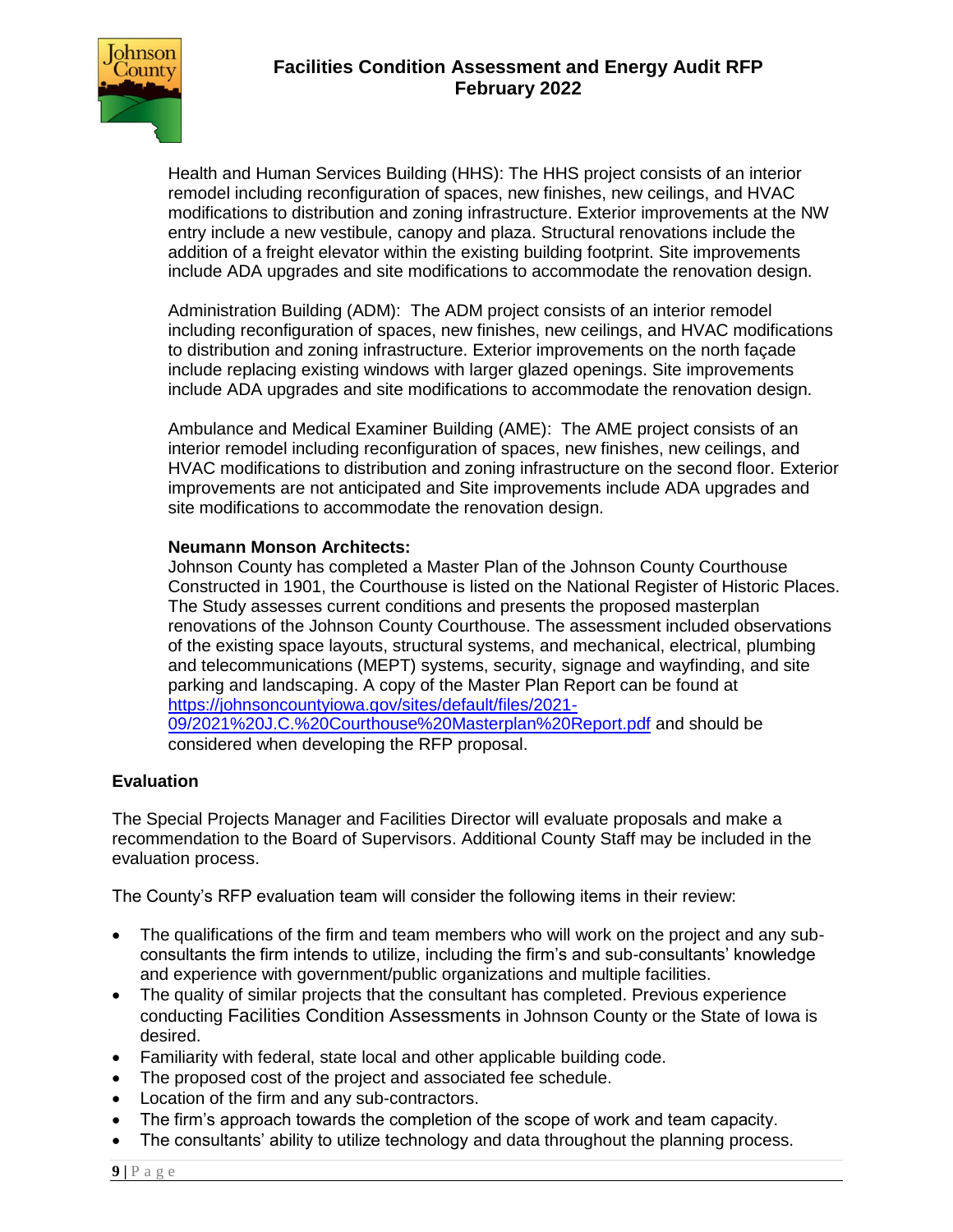

- Information provided by references.
- Examples of, or working website links, to other completed plans or similar work.
- Results of interview, if conducted. (The County reserves the right to conduct interviews with individual firms if additional information is required to further assess the proposals.) Proposals will be additionally evaluated on the basis of the responsiveness, quality and completeness of the submission.

#### **No late submissions will be accepted.**

## **Contract Considerations**

#### **1. General Considerations**

The sections listed below are informational only; firms submitting proposals are hereby advised that any firm awarded a contract shall be subject to these conditions as well as other terms and conditions which will be included in a contract developed between the parties. Proposals packages are not required to contain any documents described within this section.

#### **2. Indemnification**

Any contracted executed by Johnson County is subject to the following:

"The awarded firm agrees to indemnify, defend, and save harmless, Johnson County, as well as its officers, agents and employees from any and all claims and losses to the extent caused by the negligent act, error or omission of the awarded firm resulting from the performance of this contract, except to the extent caused by the negligent acts of Johnson County or its officers, agents or employees."

#### **3. Invoicing and Payment**

Invoices shall be paid promptly by Johnson County unless any items thereon are questioned, in which case payment will be withheld pending verification of amount claimed and the validity of the claim. Standard payment terms are Net 30 Days from receipt of properly executed invoice(s).

#### **4. Termination**

Subject to the provisions below, the contract may be terminated by either party, upon thirty (30) days' advance notice to the other party.

#### **5. Award Considerations**

Johnson County may reject any or all proposals or submittals for such reason as it may deem proper. In acceptance of proposals or submittals, Johnson County will be guided by consideration of the interests of Johnson County. Johnson County also reserves the right to negotiate further with one or more of the firms as to any features of their proposals or submittals and to accept modifications of the work and price when such action will be in the best interests of Johnson County.

The individual signing this submittal hereby declares that no person or persons other than members of his/her own organization are interested in this project or in the contract proposed to